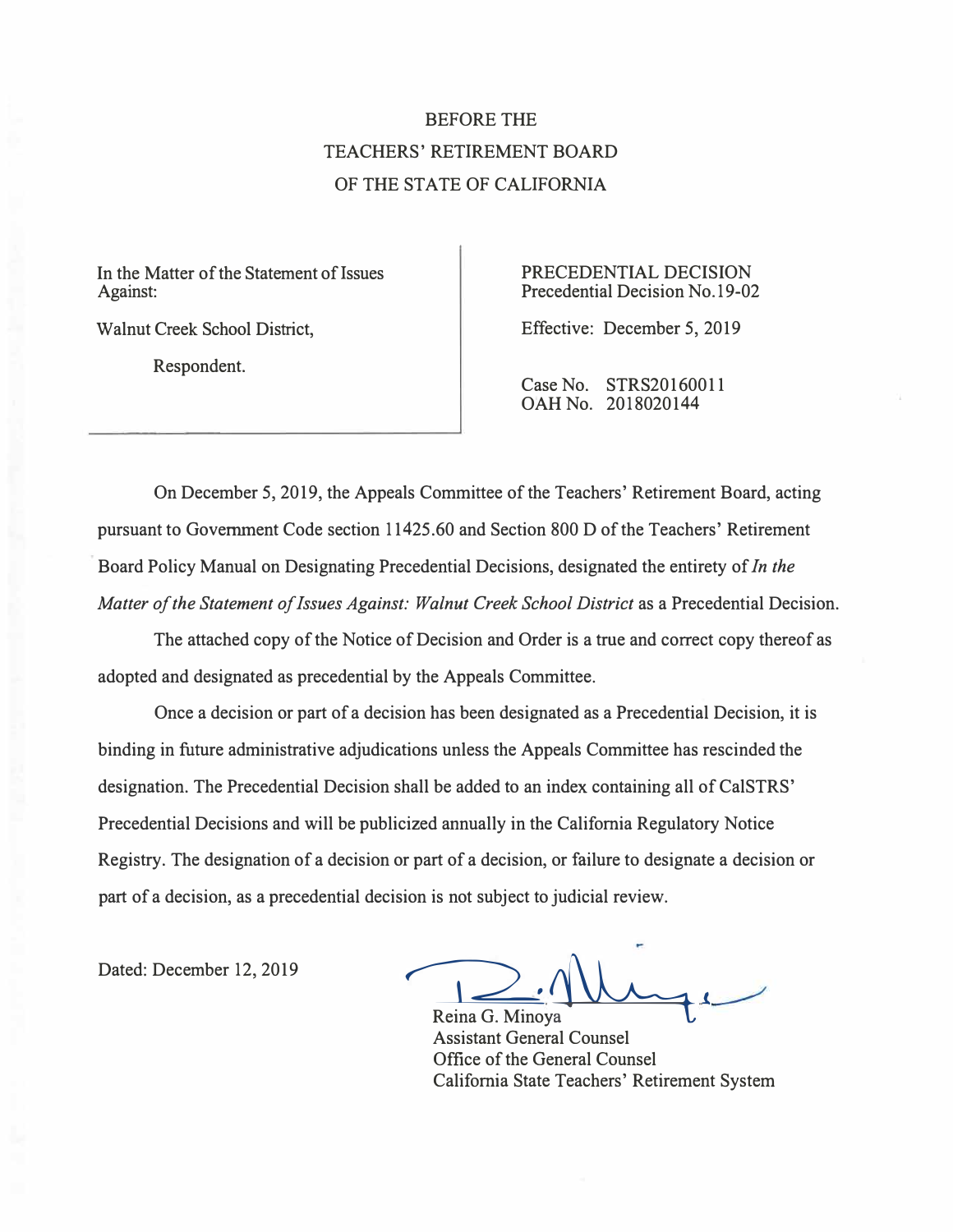# BEFORE THE TEACHERS' RETIREMENT BOARD OF THE STATE OF CALIFORNIA

In the Matter of the Statement of Issues Against: Case No. STRS20160011

Walnut Creek School District Case CAH No. 2018020144

**NOTICE OF DECISION AND ORDER** 

Respondent.

Pursuant to Government Code section 11517, subdivision  $(c)(2)(C)$ , the attached proposed decision of the administrative law judge was adopted on March 29, 2019 by the Appeals Committee of the Teachers' Retirement Board of the State of California as its decision in the above-entitled matter. The Appeals Committee adopted the proposed decision with the following technical or other minor change, which do not affect the factual or legal basis of the proposed decision:

1. On page 3, paragraph 10, line 4, change "systematic" to "systemic."

Dated:  $Ar^{-1}2,20$ 

Reina G. Minoya Assistant General Counsel Office of the General Counsel California State Teachers' Retirement System

Pursuant to Government Code section 11425.60, this decision is designated as a Precedential Decision.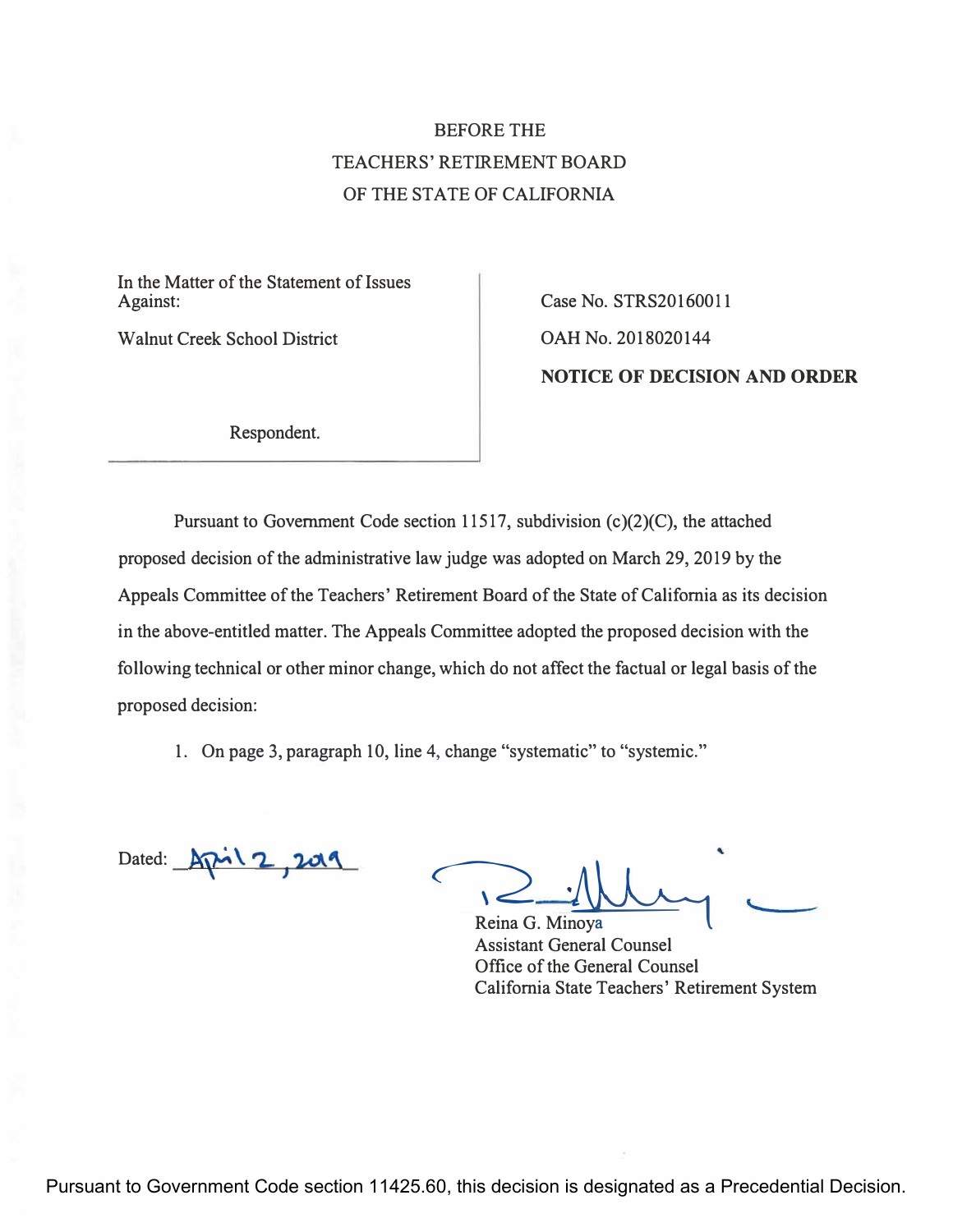# **BEFORE THE TEACHERS' RETIREMENT BOARD STATE OF CALIFORNIA**

**In the Matter of the Statement of Issues Against:** 

**WALNUT CREEK SCHOOL DISTRICT,** 

**Case No.eSTRS20160011** 

WESTER LEA

FEB 1 2019

S3525

**OAH No. 2018020144** 

**Respondent.** 

# **PROPOSED DECISION**

**Administrative Law Judge Melissa G. Crowell, Office of Administrative Hearings, State of California, heard this matter on November 1, 2018, in Oakland, California.** 

**Natalie P. Vance, Attorney at Law, Klinedinst PC, represented complainant Larry Jensen, Chief Auditor, California State Teachers' Retirement System.** 

**Chesley D. Quaide, Attorney at Law, Atkinson, Andelson, Loya, Ruud & Romo, represented respondent Walnut Creek School District.** 

**Evidence was received on November 1, 2018. The record was left open for the parties to submit written closing argument. Complainant's post-hearing brief was marked as**  Exhibit 8; respondent's post-hearing brief was marked as Exhibit R-29; complainant's post**hearing reply brief was marked as Exhibit 9; and, respondent's post-hearing reply brief was marked as Exhibit R-30. The record was closed and the matter was submitted for decision on December 20, 2018.** 

# **FACTUAL FINDINGS**

**1. This proceeding arises under the Teachers' Retirement Law. (Ed. Code, § 22000 et seq.) Respondent Walnut Creek School District (district) operates five elementary schools and one middle school. It is an employing agency for which creditable service is performed subject to coverage by the California State Teachers' Retirement Plan. (Ed. Code,§ 22131.)** 

**2. In March 2014, the Governing Board of the district approved a contract agreement for the 2013-2014 and 2014-2015 school years with the Walnut Creek Teachers'**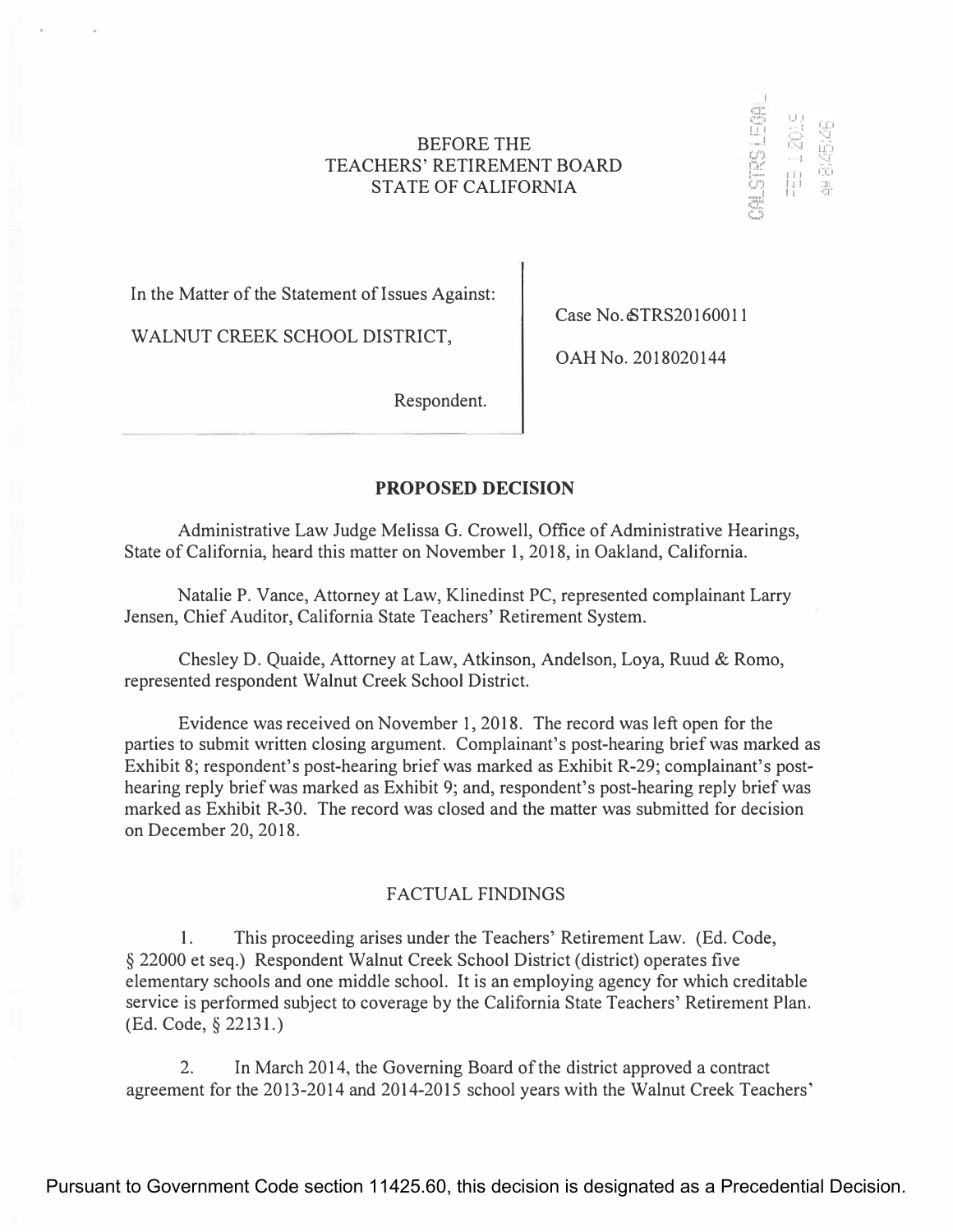**Association. The contract agreement included a five percent, one-time off-salary schedule payment to certificated employees of the district based on their 2013-2014 salary. The district reports to CalSTRS through the Contra Costa County Office of Education (CCCOE). CCCOE reported the five-percent payment to CalSTRS in the employees' Defined Benefit (DB) accounts as special compensation.** 

**3. In 2015, the Audit Division of the California State Teachers' Retirement System (CalSTRS) conducted an audit of the district for the period of July 1, 2013 through June 30, 2015.**<sup>1</sup>**The purpose of the audit was to determine if the district had complied with the Teachers' Retirement Law regarding creditable compensation reported to CalSTRS, and ultimately to protect the Teachers' Retirement Fund. In its draft and final audit reports, CalSTRS determined in Finding 2, the relevant finding to this proceeding, that the district should have reported the five-percent payment to the Defined Benefit Supplement (DBS) accounts of the sample employees.** <sup>2</sup>

**4. On January 25, 2018 complainant Larry Jensen issued a statement of issues in his capacity as Chief Auditor of the Audit Services Division of CalSTRS, asserting that the district had incorrectly reported the compensation to the DB program, and instead should have reported it to the DBS Program as required by Education Code section 22905,**  subdivision (b)(3). District filed a notice of defense, and this hearing followed.

# *Audit Reports*

**5. CalSTRS' Audit Services Division conducted an audit of membership, earnings, and other information reported by district to CalSTRS, and prepared a Draft Audit Report dated November 16, 2015. The audit was performed in accordance with standardized school district payroll audit procedures developed by CalSTRS. The conclusions contained in the Draft Audit Report were based on a comparison of district's membership and payroll reporting records and procedures, and the Teachers' Retirement Law criteria as they existed during the audit period.** 

**6. CalSTRS sent the Draft Audit Report to the district and the impacted sample members. In the cover letter enclosing the Draft Audit Report, CalSTRS requested the district prepare a written response to the findings contained in the Draft Audit Report. After evaluating the written response, CalSTRS would then determine whether to revise or change the findings before finalizing the Draft Audit Report.** 

**7. The District submitted its response to CalSTRS on December 15, 2015, in which it disagreed with Audit Finding 2. In reporting the one-time, off-salary schedule payment as creditable compensation toward the employees' DB accounts, the district relied** 

<sup>1</sup>**The auditing authority is set forth in Education Code section 22206.** 

<sup>2</sup>**The sample included both retired and active members. No member has appealed.** 

Pursuant to Government Code section 11425.60, this decision is designated as a Precedential Decision.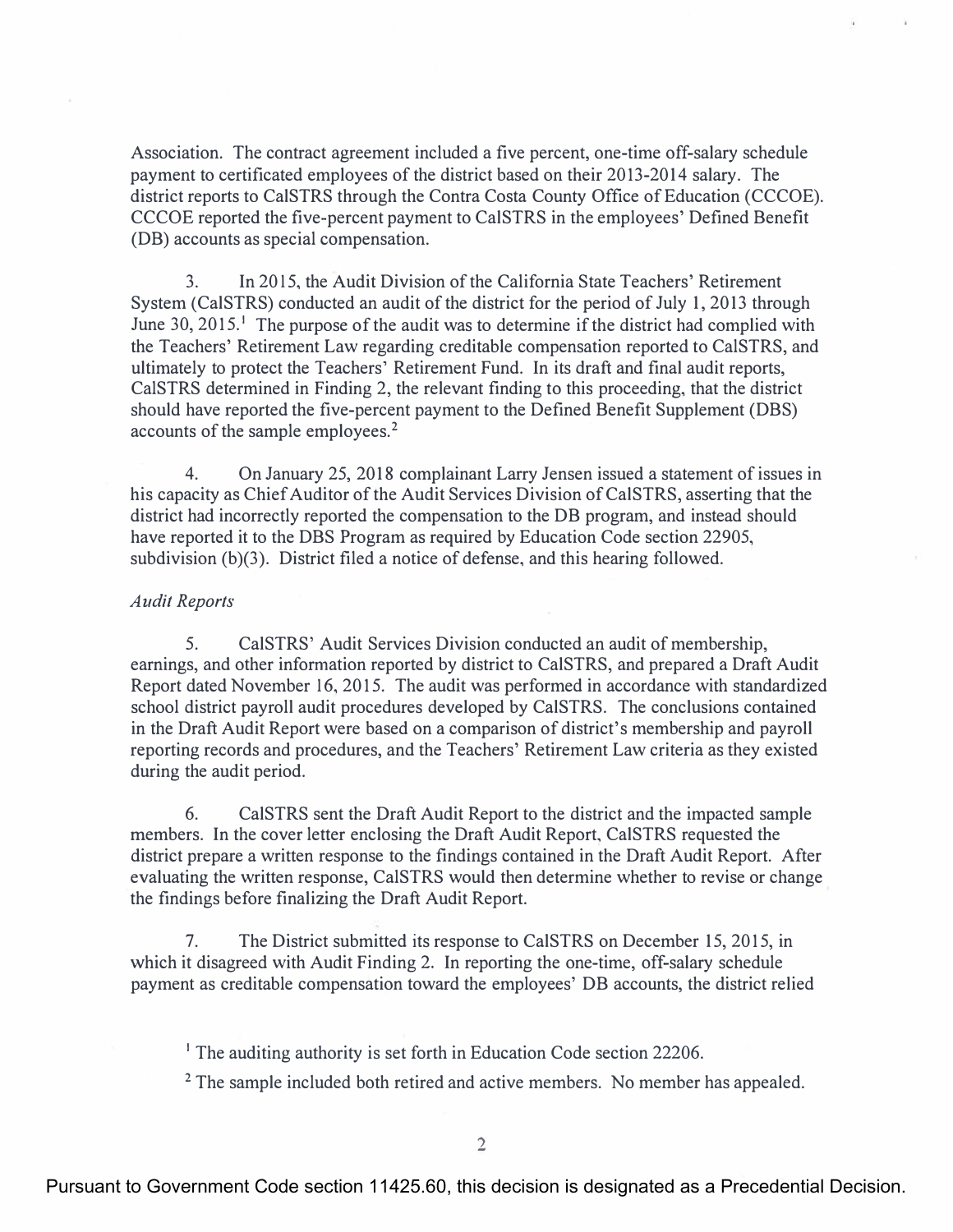**upon employer resources published by CalSTRS, as well as consultation with CCCOE and**  with CalSTRS, as further discussed below.

**8. CalSTRS reviewed the materials submitted by district, and issued its Final Audit Report on January 12, 2016. CalSTRS maintained that the one-time off sal**ary **schedule payment should have been reported to the DBS Program pursuant to Education Code section 22905, subdivision (b)(3).** 

**9. The audit determined that the erroneous reporting had the following impact on the Teachers' Retirement Fund:** 

> The erroneously reported 2013-14 one-time off-schedule **payments caused the annual compensation earnable for the five**  active members to be over reported to the DB Program, and **caused each member's DBS account to be understated. Correct reporting will redirect approximately \$5,555 in contributions to the DBS accounts of the five active members.**

**This reporting error caused an overpayment of retirement benefits to the five sample retired members, and caused each**  member's DBS account to be understated. The five retired **members monthly retirement allowance[s] are being overpaid by a total of approximately \$1,102. Future benefit overpayments could total approximately \$132,250 over 10 years. Correct reporting will redirect approximately \$3,801 in contributions to the DBS accounts of the five retired members.** 

**10. CalSTRS directed the district to take corrective action regarding its reporting of the payments within 60 days. With respect to the sampled members, district was directed**  to "reverse oute the incorrectly reported earnings, and to work with the CCCOE to re-report these earnings directly to the DBS Program. As this was a "systematic issue, $\ddot{\epsilon}$  the district **was directed to re-report "for all certificated employees who received this payment."** 

**11. For the members who had retired, CalSTRS recalculated each member's monthly benefit using the correct final compensation amount, and reduced the monthly pension benefit that was being paid to the member in accordance with its audit finding. CalSTRS also began to deduct from the reduced benefit in order to collect the overpayment.** 

**12. Staff Management Auditor Specialist Sharon Highsmith reviewed the draft audit to ensure it was accurate, and in compliance with the Teachers' Retirement Law. As explained by Highsmith, the DB account is where employers report salary, and is used to calculate a member's retirement benefit. The DBS account is where the employer reports additional income the employee has earned. At the time of retirement, the employee can take the money in the DBS account in either a lump sum or in the form of an annuity.**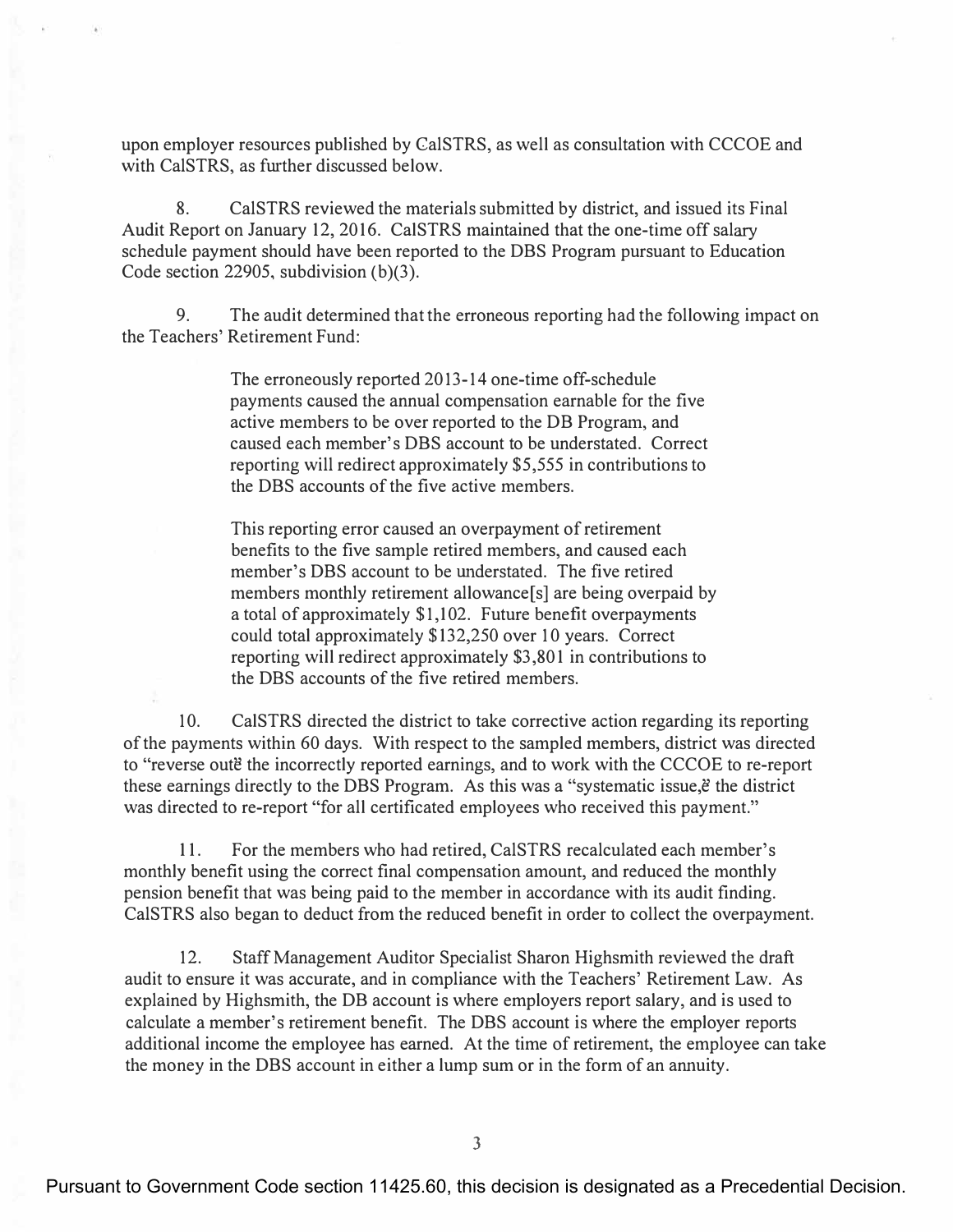**Because the off-salary schedule payment was made one time only, Highsmith concluded that Education Code section 22905, subdivision (b)(3), required it to be reported to the DBS program not the DB Program. Highsmith considered the materials and arguments submitted by district, but they did not alter her opinion that based on the**  Teachers' Retirement Law the off salary schedule payment was required to be reported to the **DBS Program. The audit determination was based on Education Code section 22905, subdivision (b)(3). The audit determination was not based on regulations adopted by CalSTRS effective January 1, 2015,<sup>3</sup>or materials published by CalSTRS for employers.** 

### *District's Evidence*

**13. Kevin Collins was the district's Chief Business Official from August 2011 to June 2016. Collins was involved in negotiating and developing the contract with the Walnut Creek Teachers' Association, and in determining the correct way to report the one-time payment to CalSTRS. It was important to Collins that he accurately report to the union how the one-time payment would be reported to CalSTRS. Collins a\_lso wanted to ensure district retirees did not have their pension benefit later reduced by CalSTRS because their final compensation had been erroneously calculated.** 

**Collins had the initial "gut sense" that the payment should be reported to the DBS account, but to be sure he sought guidance from a variety of sources. The head of personnel services at CCCOE, Felicia Hill, advised him that based on her experience it should be reported to the DB account. He requested that she seek confirmation from CalSTRS. Hill corresponded with Michael Charles Higgins of the Employer Services Division of CalSTRS. Higgins advised Hill that that the one-time payment should be reported to the DB Program. Collins also consulted with an attorney for district, who gave him the same advice based on a review of the CalSTRS Employers Creditable Compensation Guide (Jan. 2006) (Guide). All the sources Collins believed he could count on- the district's attorney, CCCOE and CalSTRS - "pointed to the same answer," the DB Program.** 

**14. Higgins testified at hearing. Higgins has been a CalSTRS employee in the Employer Services Division for 18 years. He has been an Associate Pension Program Analyst for eight to ten years.** <sup>4</sup>

**15. Higgins explained that the Guide was published by the Employer Services Division of CalSTRS as a resource for its employees as well as school district employers.** 

<sup>4</sup>**Higgins is currently assigned to work on an information technology project in the division.** 

<sup>3</sup>**Effective January 1, 2015, CalSTRS adopted a series ofregulations defining salary (Cal. Code Regs., tit. 5, § 27400), remuneration that is paid in addition to salary (Cal. Code Regs., tit. 5,** *§* **27401), and compensation that is paid a limited number of times (Cal. Code Regs., tit. 5,** *§* **27602).**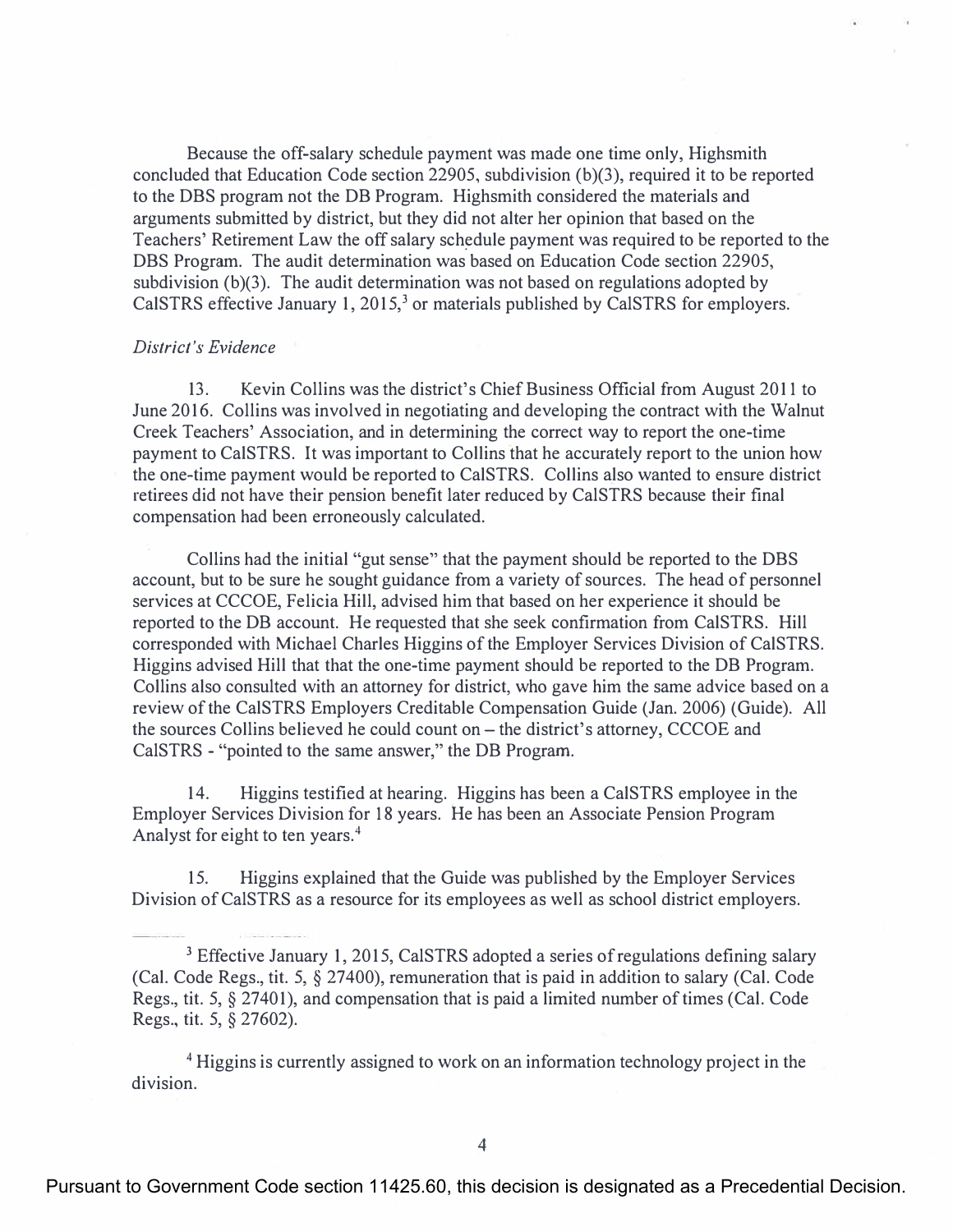**Section 3 of the Guide is a "Reporting Matrix Using Examples." The Forward to the Guide contains a disclaimer with respect to the reporting examples: "The Reporting Matrix is intended to be a ready source of information but is not a legal document or substitute for the law. If differences appear between this document and the law, the law must take precedence."** 

**16. Higgins understood from Hill that the payment was a one-time bonus that was an off salary schedule payment. Higgins consulted the Guide, which defined an off schedule salary payment as a "one time payment made to a class of employees in lieu of increasing their base salary." The Reporting Matrix section of the Guide contains a compensation scenario of an off salary schedule payment that is a bonus. The Guide provides that the**  compensation is reportable to the DB program. Based on this, Higgins advised Hill to report **the compensation to the DB program.** 

**17. Carol Lynn Hoy and Melody Lynne Wine were teachers who retired from the district in June 2015. Each of them engaged in substantial planning before making the decision to retire, including attending counseling sessions and obtaining benefit counseling estimates. In making the decision to retire, both of them relied on CalSTRS estimates, which included the five percent off salary schedule payment in the determination of their highest final compensation, and therefore the calculation of their pension benefit.** 

**18. Hoy was "horrified " when she was notified of the audit determination that not only would her pension be reduced by \$244 per month, but she had been overpaid \$[2,085.24](https://2,085.24), for which CalSTRS would deduct five percent of the monthly benefit until the overpayment was repaid in full. Wine had been overpaid approximately \$1,700, and her pension was reduced by \$213 per month. Had either of them known this would happen, they would not have retired when they did.** 

**19. Wine and Hoy were advised on each retirement estimate they received that their monthly benefit was calculated "using assumptions and data provided by your employer, which are subject to change. It is your responsibility to ensure that the information is correct. This estimate is not binding upon you or CalSTRS and does not create any rights to benefits. If a conflict arises between the information provided by**  CalSTRS and the law, the law takes precedence. $\ddot{e}$ 

# **LEGAL CONCLUSIONS**

**1. Evidence Code section 500 provides that "[ e ]xcept as otherwise provided by law, a party has the burden of proof as to each fact the existence or nonexistence of which is essential to the claim for relief or defense that he is asserting." "As in ordinary civil actions, the party asserting the affirmative at an administrative hearing has the burden of proof,**  including  $\ldots$  the burden of persuasion by a preponderance of the evidence  $\ldots$  e." *(McCoy v. Bd. ofRetirement* **(1986) 183 [Cal.App.3d](https://Cal.App.3d) 1044; Evid. Code,§ 500.)**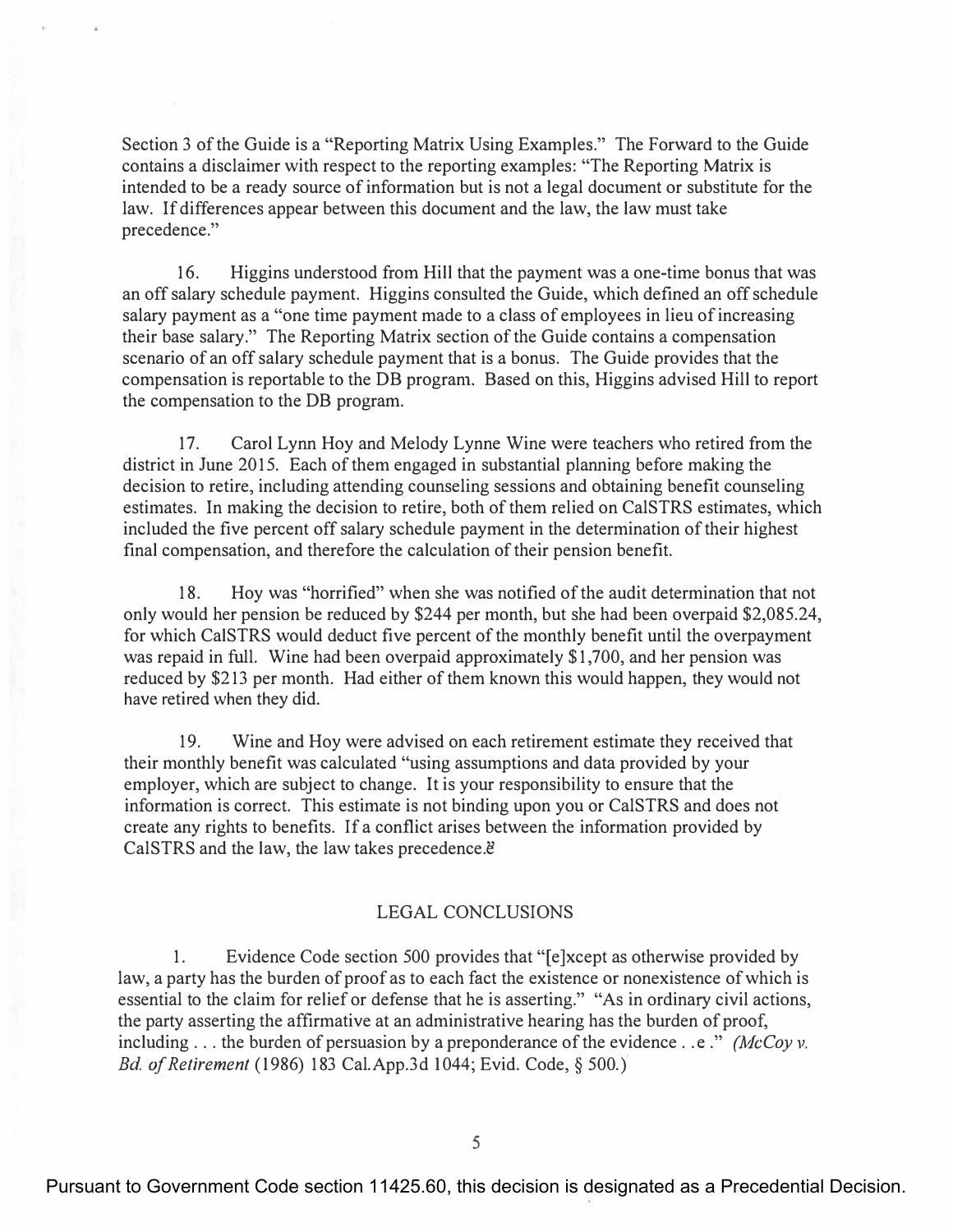**2. Education Code section 22905 governs how member and employer contributions on a member's compensation are to be credited. At all times relevant to this proceeding, Education Code section 22905 provided in relevant part:** 

> **(b) Except as provided in subdivision (f), member and employer contributions, exclusive of contributions pursuant to Section 22951, on a member's compensation under the following circumstances shall be credited to the member's Defined Benefit Supplement Account:**

# $\mathbb{F}$ ... $\mathbb{F}$

**(3) Compensation that is paid for a limited number of times as specified by law, a collective bargaining agreement, or an employee agreement.** 

**3. The District authorized a five percent one-time off-salary schedule payment for its teachers for the 2013-2014 school year pursuant to a collectively bargained employment contract. (Finding 2.) The payment was made on a one-time basis. Pursuant to**  the plain and unambiguous language of Education Code section 22905, subdivision (b)(3), **the compensation was required to be reported to the DBS Program. Here, the district incorrectly reported the compensation to the DB Program, in contravention of the Teachers' Retirement Law. (Finding 8.) The reporting error impacts the Teachers' Retirement Fund.**  (Finding 9.) Cause therefore exists to require the district to "reverse oute" the reporting and to **re-report the compensation to the DBS Program.** 

**4. District argues that the Teachers' Retirement Law was not clear in 2014 regarding how this type of compensation was to be reported. District asserts that the law did not become clear until the adoption of the 2015 regulations, in particular California Code of Regulations, title 5, section 27602, which addresses compensation that is paid a limited number of times. District argues that CalSTRS is applying this regulation to it retroactively, which is contrary to law.** 

**The plain language of Education Code section 22905, subdivision (b)(3), provides that the one-time payment must be reported to the DBS Program. The evidence did not establish that CalSTRS applied the 2015 regulations in making its determination that district misreported the payment to the DB Program. To the contrary, the evidence establishes that in its audit, CalSTRS relied exclusively upon Education Code section 22905, subdivision (b)(3), as that section existed in 2014, to make the determination that the payment had been incorrectly reported.** 

**5. District contends that CalSTRS should be barred by the doctrine of equitable estoppel from claiming that the 2014 one-time off-salary schedule payment must be credited to the DBS Program rather than the DB Program.**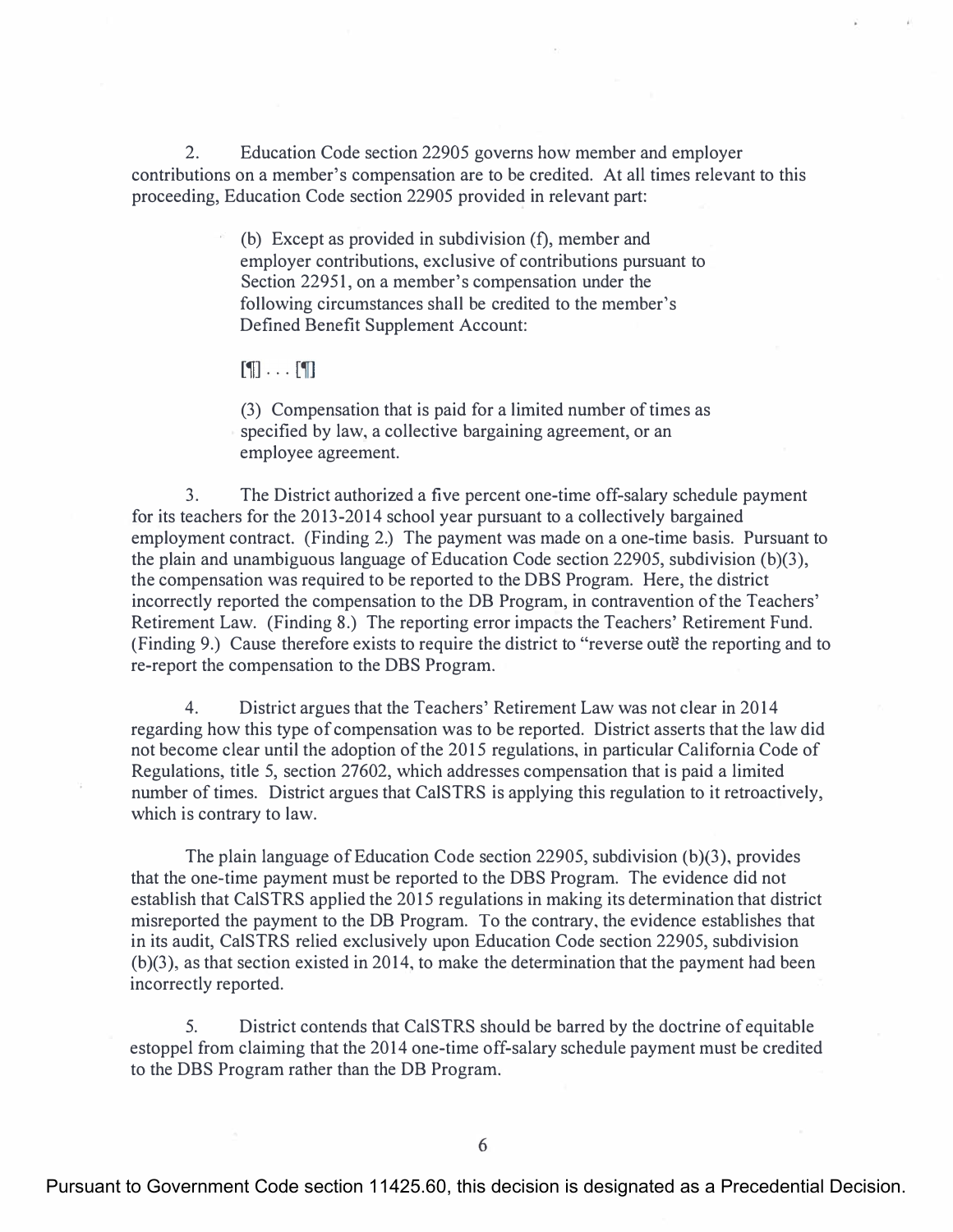Pursuant to the doctrine of equitable estoppel, CalSTRS may be barred by its own errors from taking action against a member. In order for the doctrine to apply, the party asserting estoppel must establish the following elements: "( 1) the party to be estopped must be apprised of the facts; (2) he must intend that his conduct shall be acted upon, or must so act that the party asserting the estopped had a right to believe it was so intended; (3) the other party must be ignorant of the true facts; and (4) he must rely upon the conduct to his injury." *(Driscoll v. City of Los Angeles* (1967) 678 Cal.2d 297,305; accord *Crumpler v. Board of Administration* (1973) 32 [Cal.App.3d](https://Cal.App.3d) 567, 581.) But even if all these elements are proven, equitable estoppel will not be applied against the government if to do so would effectively nullify a strong policy, adopted for the benefit of the public." *(City of Long Beach v. Mansell*  (1970) 3 Cal.3d 462, 493.) And in the public pension context, "no court has expressly invoked principles of equitable estoppel to contravene directly any statutory or constitutional limitations." *(Longshore v. County of Ventura* (1979) 25 Cal.3d 14, 28; accord *City of Oaklandv. Oakland Police and Fire Retirement System* (2014) 224 Cal.App. 4th 210,243; *Chaidez v. Board of Administration* (2014) 223 Cal.App.4th 1425; see also *Medina v. Board of Retirement* (2003) 112 Cal.App.4th 864, 869.) Here, the Legislature has mandated in Education Code section 22905 that one-time off-salary schedule payments must be credited to the DBS account. The principles of equitable estoppel cannot be invoked in the manner requested by district as it would directly contravene a statutory limitation and provide for an unauthorized benefit. This is so notwithstanding the erroneous directives of CalSTRS and the harm caused to retired members by the mistaken reporting advice given to district. *(Chaidez v. Board of Administration, supra, 223 Cal.App.4th at pp. 1431-1432 [pensioner* misinformed and unaware of statute reducing his benefits because of time spent as a public official could not invoke equitable estoppel to obtain expected benefits].)

6. Citing *Welch* v. *California State Teachers' Retirement Bd.* (2012) 203 Cal.App.4th 1, 28, district argues that CalSTRS has the duty and obligation to correct its error in providing incorrect advice by crediting the one-time payments to the employees' DB account. Also citing *Welch,* district argues "it was an abuse of discretion for CalSTRS not to consider whether [Education Code] section 22308 applies to this case and how." ( *Welch, supra,* 203 [Cal.App.3d](https://Cal.App.3d) at p. 28.) Each argument is without merit.

With respect to the latter contention, it is noted that it is in this administrative proceeding that the Board is giving consideration to whether there is cause to correct an error or omission pursuant to Education Code section 22308.

With respect to the former argument, the Board has discretion to correct certain errors or omissions made by a member or a beneficiary of the DB program. (Ed. Code,§ 22308, subd. (a).) But, the Board cannot confer upon its members or beneficiary a benefit to which he or she is not entitled because of an error. (Ed. Code, § 22308, subd. (a)(2).) The Board also has the discretion to "correct all *actions* taken as a result of errors or omissions of the employer or this system," meaning the Board can correct actions taken by CalSTRS. (Ed. Code,§ 22308, subd. (c) [emphasis added].) In this case, CalSTRS awarded a higher pension benefit than allowed by law based on incorrect information provided to it by the district. CalSTRS discovered the district's reporting error during its audit, and directed that